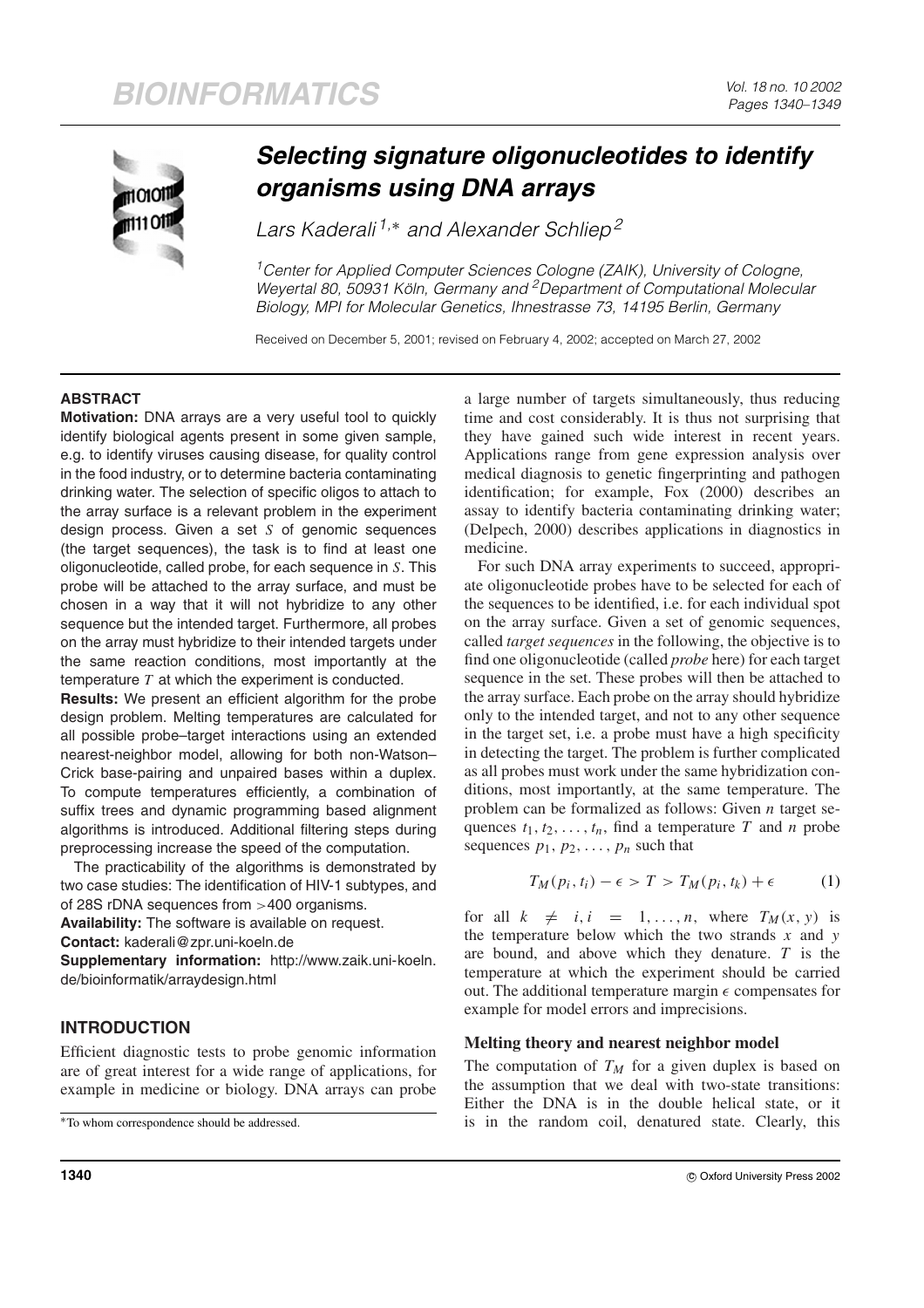presents a simplification. Synthetic polymers with simple repeat sequences usually melt in a single cooperative transition, however, natural polymers with heterogeneous sequences may melt with many stable intermediate states, and accurate predictions require a statistical mechanical partition function approach (SantaLucia, 1998). Such an approach, however, is too complex for a full all-againstall melting temperature computation as we suggest for probe design, and we assume that a two-state model will reasonably well approximate the true melting behavior of short oligonucleotides as used on DNA chips.

We consider the two-state reversible equilibrium annealing reaction of two DNA single strands (compare (Owczarzy *et al.*, 1997))

$$
S_1 + S_2 \stackrel{K_D}{\rightleftharpoons} D \tag{2}
$$

where  $K_D$  is the equilibrium constant.

 $T_M$  is defined as the temperature at which 50% of the strands are in the double stranded and 50% in the random coil, denatured state. It can be shown that (cf. Freier *et al.*, 1986; Ornstein and Fresco, 1983; Owczarzy *et al.*, 1997; Rychlik and Rhoads, 1989):

$$
T_M = \frac{\Delta H}{\Delta S + R \ln C_T/4},\tag{3}
$$

where  $\Delta H$  and  $\Delta S$  are enthalpy and entropy changes of the nucleation reaction, *R* is the Boltzmann constant, and  $C_T = [S_1] + [S_2] + 2[D]$  is the total molar concentration of strands.

This concentration dependence of  $T_M$  induces some problems to our ansatz of calculation, as target DNA concentration is unknown in DNA array experiments. Thus the calculation cannot be accurate. However, (Li and Stormo, 2001) report that  $T_M$  is still sufficiently precise for probe evaluation. They suggest using a constant of  $1 \times 10^{-6} M$  for  $C_T$ .

Interactions between bases in nucleic acids are of two kinds (Cupal, 1997):

- *Base pairing* in the plane of the bases due to hydrogen bonding between base pairs in the two opposing strands, and
- *Base stacking* perpendicular to the plane of the bases due to London dispersion forces and hydrophobic effects.

Both quantum chemical calculations and thermodynamic measurements suggest that base pairing contributions to total energy depend exclusively on base pair composition, while stacking contributions depend on base pair composition and base sequence along the chain. Obviously, models based solely on base composition neglect stacking contributions, and yield less precise results (Rychlik and Rhoads, 1989).

As the major contribution to the overall stabilizing energy of nucleic acid structures results from short-range interactions, we assume that the stability of a base pair (and its contribution to enthalpy and entropy of the duplex) depends only on the identity of its immediate up- and downstream neighbors. This assumption leads to the Nearest Neighbor (NN) Model. In this model one assumes that  $\Delta H$  and  $\Delta S$  of the melting reaction can be calculated by summing up the contributions of the individual neighboring pairs.  $\Delta H$  and  $\Delta S$  can then be used with Equation (3) to calculate the melting temperature of the strands.

Usually, thermodynamic parameters for the nearest neighbor model are determined from UV-absorbance vs temperature profiles of a number of different, short oligonucleotides. By fitting the measured curves to the model, parameters can be obtained that according to SantaLucia on average fit  $\Delta G$ ,  $\Delta H$ ,  $\Delta S$ , and  $T_M$  within 4%, 7%, 8% and 2 degrees Celsius, respectively (SantaLucia *et al.*, 1996). Parameters are available for DNA–DNA (Allawi and SantaLucia, 1997, 1998a,b,c; Breslauer *et al.*, 1986; Gotoh and Tagashira, 1981; Peyret *et al.*, 1999; Quartin and Wetmur, 1989; SantaLucia *et al.*, 1996; SantaLucia, 1998; Sugimoto *et al.*, 1996), RNA–RNA (Freier *et al.*, 1986; SantaLucia and Turner, 1997; Xia *et al.*, 1998) and DNA-RNA (Gray, 1997) duplexes, a number of those with additional corrective factors to adjust for nonstandard hybridization conditions.

### **ALGORITHM**

Probes should bind specifically to the target sequences. Therefore, Kurtz *et al.* (2001) suggest using probes that are complementary to their respective target sequence, and that are unique up to  $k$  errors. They use a suffix tree to identify such unique candidates, and suggest using other software to select the actual probes to be used in the experiment. Similarly, we consider only probes that are perfectly complementary to their respective target sequence, and that are unique. These probes are then evaluated further using the Nearest Neighbor Thermodynamic Model. It should be noted that in some cases admitting probes with mismatches can increase specificity if the target sequences are very similar. Our algorithm will not consider such probes for complexity reasons.

To select optimum complementary probes, melting temperatures between the complements of all substrings of all target sequences (the probe candidates) and all targets have to be computed. Application of the NN model requires knowledge about which basepairs are going to form in the duplex; hence an alignment of the probe and the target sequence is required, and the alignment resulting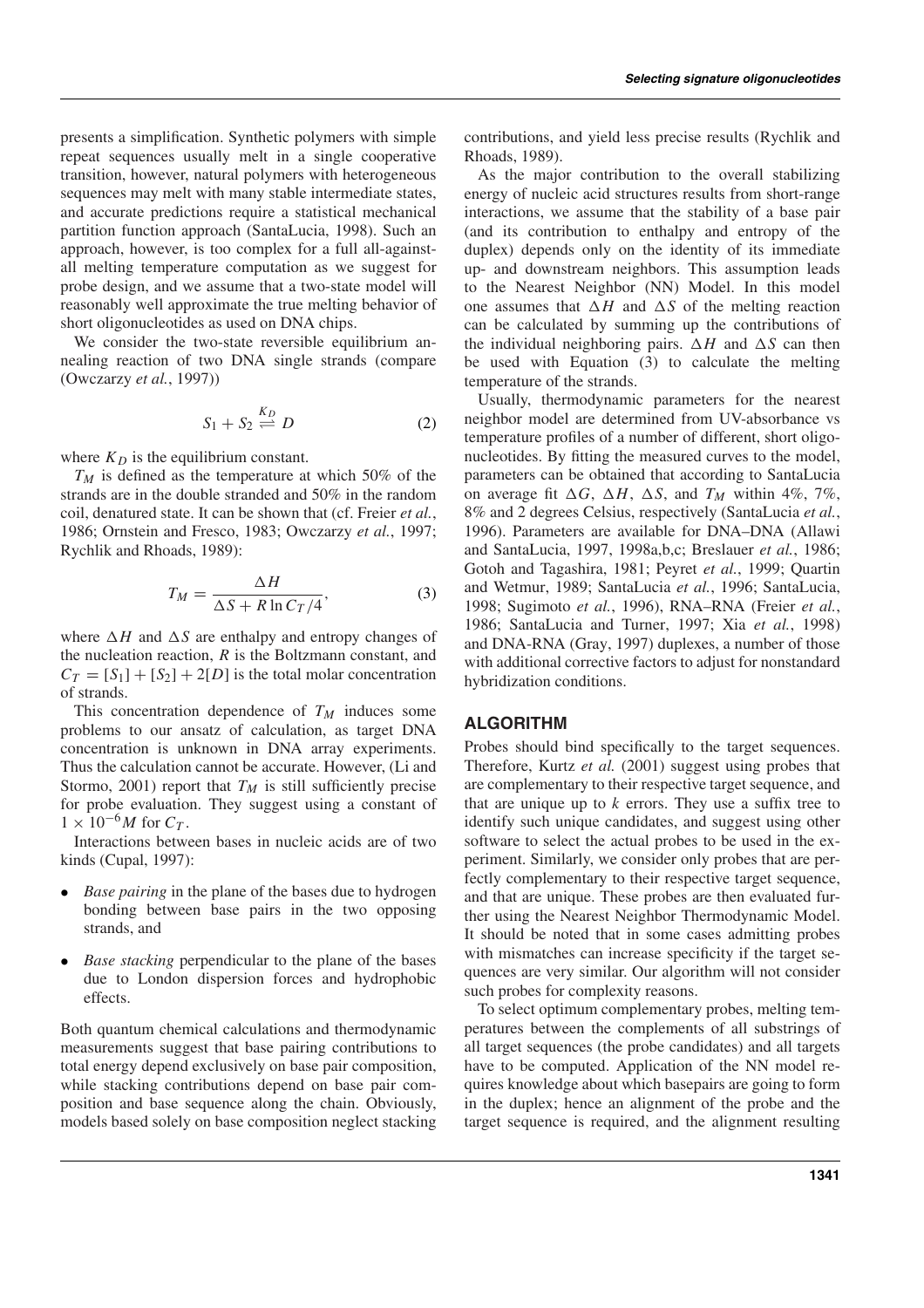

**Fig. 1.** Method overview for probe selection algorithm.

in the highest  $T_M$  is desired. Furthermore, as it is possible that the probe–target duplex involves more complex secondary structure, combinations containing mismatches and unpaired bases within the duplex (bulges, loops, etc.) will be considered as well. Note that foldback of a target sequence onto itself and target–target interactions can impede probe–target binding, and that consideration of such cases would require a native unimolecular folding algorithm such as MFOLD (Zuker, 1989) to be executed for all probe–target and target–target interactions. In the case of very complex target mixtures, such interactions may have an important effect on the outcome of hybridizations, but they can not be computed sufficiently efficient for our purposes.

Figure 1 gives an overview of the probe design algorithm. Given the DNA target sequences, our goal is to exclude infeasible probe candidates as early as possible. Infeasible probes are probes that are too short or too long, occur more than once in different targets, or do not fulfill other relevant criteria. Thermodynamic computations, which are quite time-consuming, will only be done for the remaining probe candidates.

The algorithm begins by constructing a generalized suffix tree *ST* from the inverse complements of all target sequences. A suffix tree is a data structure allowing for fast recognition of repetitive subsequences in strings. This property is used to identify non-unique probes, i.e. probes forming perfect duplexes with more than one target, which are subsequently removed from the probe candidate set. Also, some other criteria are used to remove infeasible probes, such as the probe length and the melting temperature of the probe with its Watson–Crick complement. We will come back to this point later. Note that additional criteria can be included easily.

Given the target DNA sequences and probe candidates, the algorithm computes melting temperatures for all combinations of probe–target interactions, i.e. melting temperatures between all probe candidates paired with all target sequences. As DNA is known to be highly repetitive (cf Gusfield, 1997, p.286) much time can be saved by avoiding recomputation of melting temperatures for subdomains of probes with some given target that have already been considered. The probes are stored in the generalized suffix tree *ST* in the preselection step, and this suffix tree is used further in the algorithm to avoid such redundant computations.

Finally, probes and melting temperatures are output, and oligos for the array can be chosen from suggestions made by our software.

### **Thermodynamic alignment**

To apply the nearest neighbor model, we need to know which bases are going to form basepairs in the duplex. Unfortunately, this is not clear at all if the strands are not perfectly complementary to one another in the Watson– Crick sense. Worse yet, bases may remain unpaired within a duplex, and the duplex will still be quite stable (Ke and Wartell, 1995; LeBlanc and Morden, 1991; Turner, 1992). The problem is related to finding the minimum energy RNA secondary structure, which can be solved by a dynamic programming based algorithm similar to the one presented here (Zuker, 1989). The algorithm they present solves the folding problem exactly, also considering several more complex structures such as multiloops which our algorithm does not consider, however, at the expense of a considerable running time, making its adaptation infeasible for our application.

We compute an alignment of the two sequences, allowing for gaps. The alignment and  $T_M$  are interdependent: We cannot compute  $T_M$  without knowing the alignment, and the alignment should maximize  $T_M$ . Enumerating all possible alignments and computing their respective melting temperatures to choose the maximum thereof is infeasible, as the number of alignments grows exponentially with sequence length and the problem would quickly become computationally intractable.

The problem of aligning two sequences given a weight function  $w(\cdot, \cdot)$  is one of the standard bioinformatics problems. A dynamic programming algorithm due to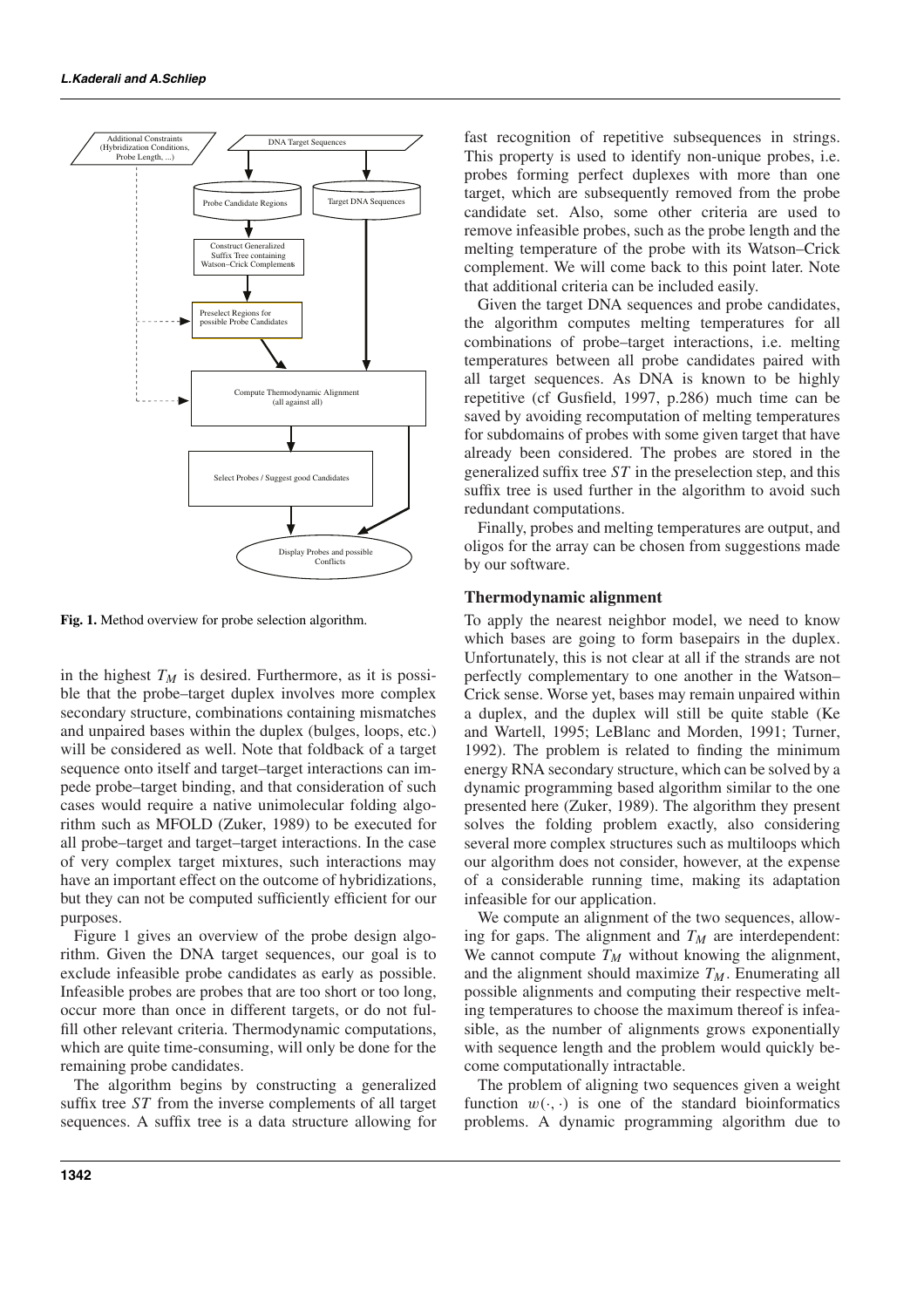Needleman–Wunsch (Durbin *et al.*, 1998; Gusfield, 1997; Waterman, 1995) can be used to find an alignment maximizing  $w(\cdot, \cdot)$ . The general idea is to consecutively extend the alignment, starting with an alignment of prefixes of the two sequences *x* and *y*.

We have modified this algorithm to calculate  $\Delta H$  and  $\Delta S$  for all prefix-alignments, choosing the one resulting in the highest local melting temperature: Our alignment cost function is the  $T_M$  function from Equation (3), storing  $\Delta H$ and  $\Delta S$  at every position in the table. Then, the dynamic programming recursion becomes

$$
\Delta H_{i,j} = \begin{cases}\n\Delta H_{i-1,j-1} + \Delta \Delta H(x_i, y_j) & \text{if } t = 0 \\
\Delta H_{i-1,j} + \Delta \Delta H(x_i, -) & \text{if } t = 1 \\
\Delta H_{i,j-1} + \Delta \Delta H(-, y_j) & \text{if } t = 2\n\end{cases}
$$
\n(4)

$$
\Delta S_{i,j} = \begin{cases}\n\Delta S_{i-1,j-1} + \Delta \Delta S(x_i, y_j) & \text{if } t = 0 \\
\Delta S_{i-1,j} + \Delta \Delta S(x_i, -) & \text{if } t = 1 \\
\Delta S_{i,j-1} + \Delta \Delta S(-, y_j) & \text{if } t = 2\n\end{cases}
$$
\n(5)

and  $t \in \{0, 1, 2\}$  is to be chosen such that

$$
T_M(i, j) = \frac{\Delta H_{i,j}}{\Delta S_{i,j} + R \ln C_T/4}
$$
 (6)

is maximal. Note, that  $\Delta \Delta H(x_i, y_i)$  and  $\Delta \Delta S(x_i, y_i)$ denote the nearest neighbor parameters for enthalpy and entropy changes, respectively, when the *i*th base of *x*, *xi* and the *j*th base of *y*,  $y_i$  are paired in the alignment.  $\frac{y_i - y_j}{x_i}$ stands for a gap in the alignment, representing an unpaired base in the duplex. Note also, that  $\Delta \Delta H$  and  $\Delta \Delta S$  depend not only on the current basepair, but also on the one before (the nearest neighbor). However, implementing this dependency is straightforward. We neglect this issue here for the sake of simplicity.

By initializing the border of the dynamic programming table with zeros, we assure that initial gaps do not lower  $T_M$ ; by looking for the result not just in cell  $(|x|, |y|)$ , but in cells  $(s, |y|)$  and  $(|x|, t)$  for all  $s = 1..|x|$  and  $t = 1..|y|$ and choosing the maximum value found, the same is true for terminal gaps. Furthermore, a special symbol is used to denote the beginning and the end of a sequence, allowing the use of dangling end thermodynamic parameters in the computation (Bommarito *et al.*, 2000).

Unfortunately, the melting temperature Equation (6) does not show strict monotonicity, which can cause the the alignment algorithm to return a suboptimal alignment in some cases. An example is given below. To assess the quality of the approximation using the alignment algorithm with parameters listed in Kaderali (2001), we have enumerated all perfect Watson-Crick duplexes of length up to 15 nucleotides, and shown that the algorithm finds the optimum alignment in all these cases. Furthermore, for over 100,000 random Watson–Crick duplexes of length up to 250, not a single error was made

either. In the case where the most stable duplex contains one single unpaired nucleotide, the greedy approach may fail. Consider, for example, the duplex

$$
\begin{array}{cccccccc} 0 & 1 & 2 & 3 & 4 & 5 & 6 & 7 & 8 & 9 \\ \text{G} & \text{T} & \text{G} & \text{T} & \text{G} & \text{C} & \text{A} & \text{A} & \text{A} & \text{A} \\ - & \text{C} & \text{C} & \text{A} & \text{C} & \text{G} & \text{T} & \text{T} & \text{T} & \text{T} \\ . & M & M & M & M & M & M & M & M \end{array}
$$

with a melting temperature  $T_M = 27.2$ <sup>o</sup>C, whereas the alignment algorithm finds

|  | 0123456789            |  |  |  |  |
|--|-----------------------|--|--|--|--|
|  | G T G T G C A A A A   |  |  |  |  |
|  | $C - C A C G T T T T$ |  |  |  |  |
|  | M. MMMMMMMM           |  |  |  |  |

with  $T_M = 15.4$ °C. The difference is caused when the algorithm is forming the G/C pair in position 2. It has to decide between either the GT/C- alignment or the GT/- C alignment. The alignment resulting in the higher local melting temperature is chosen—but unfortunately, when more bases are added after the G/C pair, it turns out that the wrong choice has been made.

To be able to estimate the magnitude of the error, two Monte Carlo computer experiments have been made:

- (1) Generate two random sequences of random lengths between *minlen* and *maxlen* nucleotides; note that the two sequences generated may be of different length. The nucleotides in each sequence are drawn independently and from an identical, fixed distribution. Run the thermodynamic alignment algorithm to calculate the alignment melting temperature  $T_M^{align}$ . In parallel, enumerate all possible alignments, calculate their respective melting temperatures, and save the maximum  $T_M^{enum}$  thereof.
- (2) Generate one random sequence of random length between *minlen* and *maxlen*, using the same procedure as above. Then construct a second sequence as the Watson–Crick complement, and introduce at most *maxmut* insertions, deletions or substitutions. Again, run the thermodynamic alignment algorithm to calculate the alignment melting temperature  $T_M^{align}$ . In parallel, enumerate all possible alignments, calculate their respective melting temperatures, and save the maximum  $T_M^{enum}$  thereof.

Computer experiment 1 has been carried out with  $minlen = 10$  and  $maxlen = 15$  for 2500 random sequences. The results are reassuring. Figure 2 depicts the difference  $T_M^{enum} - T_M^{align}$  between the melting temperature of the optimum alignment and the solution found by our algorithm (rounded **up** to the next integer), the bars showing how many of the 2500 computations had an error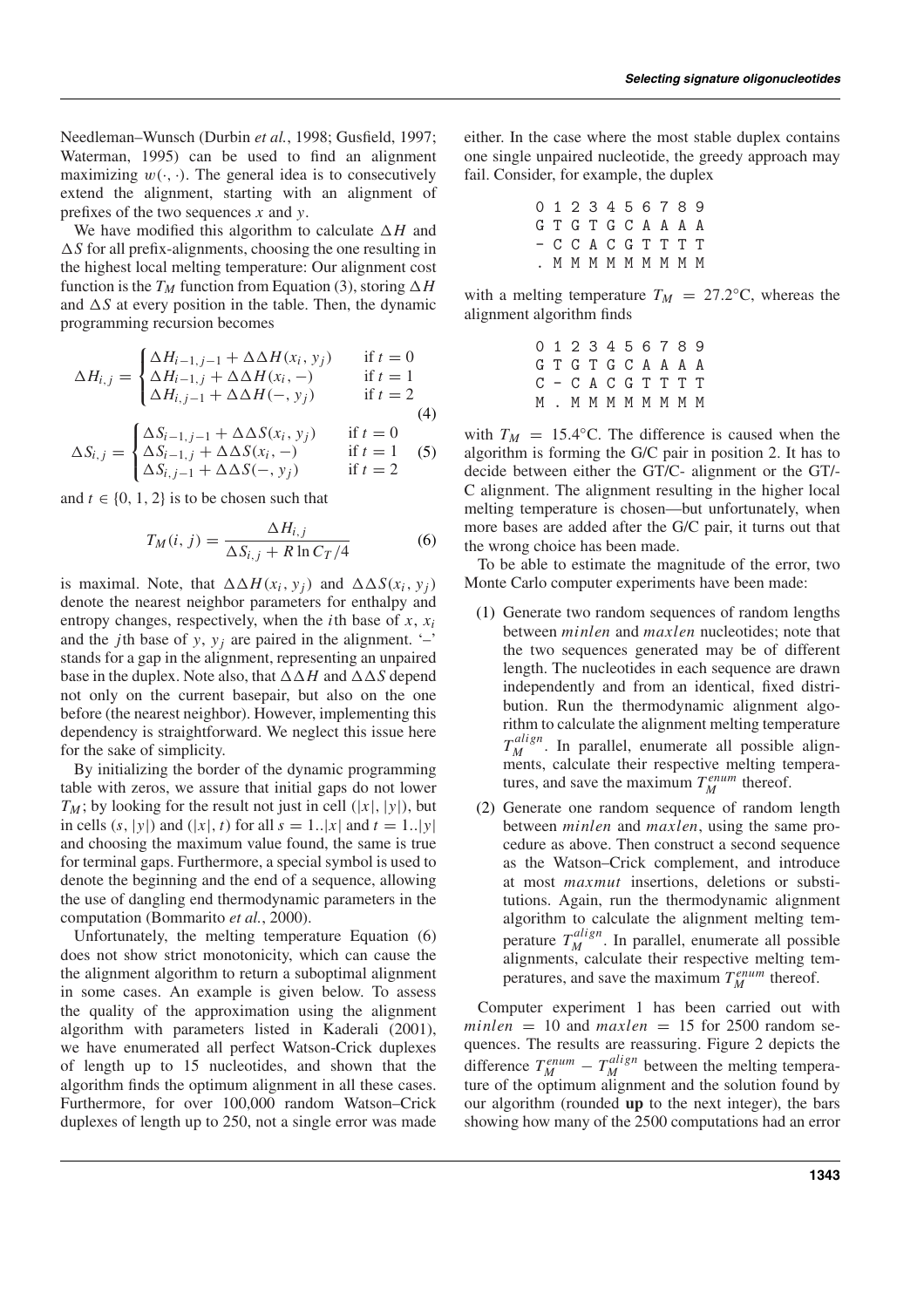**Number of Sequences**



**Fig. 2.** The diagram shows the error made by the algorithm for alignments of random sequences of lengths between 10 to 15 nucleotides, the bar indicating how many of the 2500 alignments calculated showed an error of the respective magnitude.

of the respective magnitude. The average error made was 3.13 degrees Celsius, the maximum error observed was 35.46 degrees.

The case where the calculated temperature is too low when the sequences forming the duplex have only little similarity is not really a problem—the actual melting temperature of the duplex will be too low to play a role in probe design anyway. Therefore, the results of experiment 2 are even more interesting. Again, the experiment was conducted for 2500 alignments with at most one mutation. In that case, no error was made in 87.12% of the cases. An error of not more than three degrees was made in 90.12% of the alignments. The average error made was 1.27◦C, the maximum error was 34.3 degrees Celsius.

#### **Suffix trees**

The algorithmic idea introduced in this section will reduce running time further. Nothing is lost in terms of result quality, all we need is a little more memory and an additional data structure.

The underlying idea is straightforward. Assume we have just computed the dynamic programming table for the two sequences 'GATTACA' and 'CTAAGGT'. Further assume we need to align 'GATTACA' and 'CTAATGA' sometime thereafter. Then, the two dynamic programming tables share the subtable for 'GATTACA' and 'CTAA'. We need not recompute this part of the dynamic programming table for the latter alignment, but may use the subtable from the former alignment and compute only the remaining, different entries. To identify common prefixes of substring pairs of *all* the different sequences under consideration, we use a generalized suffix tree. Note, that the same tree is used in both probe preselection and alignment.

A suffix tree for the sequence 'TACTACA' is shown in



**Fig. 3.** Suffix tree for the sequence 'TACTACA'. Note how all the suffixes 'TACTACA', 'ACTACA', 'CTACA', 'TACA', 'ACA', 'CA', 'A' and the empty suffix are described by a unique path from the root node to one of the leaves, and how every leaf uniquely yields one such suffix. The symbol '\$' denotes the end of a string.

Figure 3. Its defining property is that each path from the root node to a leaf corresponds to a suffix of the string represented by the tree, and vice versa. Note that, by appending the unique character '\$' at the end of the string, we guarantee that every suffix ends at a leaf. Otherwise, the suffix 'A' of 'TACTACA', i.e. the suffix consisting of only the last character of the original sequence, would end within the 'AC' edge. This problem arises whenever a suffix of the string is a prefix of another suffix.

Suffix trees can be constructed in linear time in the length of the given string. Esko Ukkonen (Ukkonen, 1995) devised a straightforward  $\mathcal{O}(n)$  algorithm in 1995. An excellent description of that algorithm can be found in Gusfield (1997).

A *Generalized Suffix Tree* is a suffix tree containing all suffixes of a finite number of strings. Only slight modifications are required to construct generalized suffix trees with Ukkonen's algorithm, and the resulting algorithm still runs in linear time.

#### **Probe preselection**

As mentioned above, we need to compute melting temperatures (and alignments) between all probe candidates and all sequences in the target set. Therefore, it seems worthwhile to put some effort into reducing the number of probe candidates before doing so. There are several criteria that help exclude infeasible probes:

• *Probe Length:* Usually, there are some restrictions to probe length. These may be due to technical limitations in the process of array manufacturing, as well as limitations given by the user or other external causes. Without going into more detail at this point, we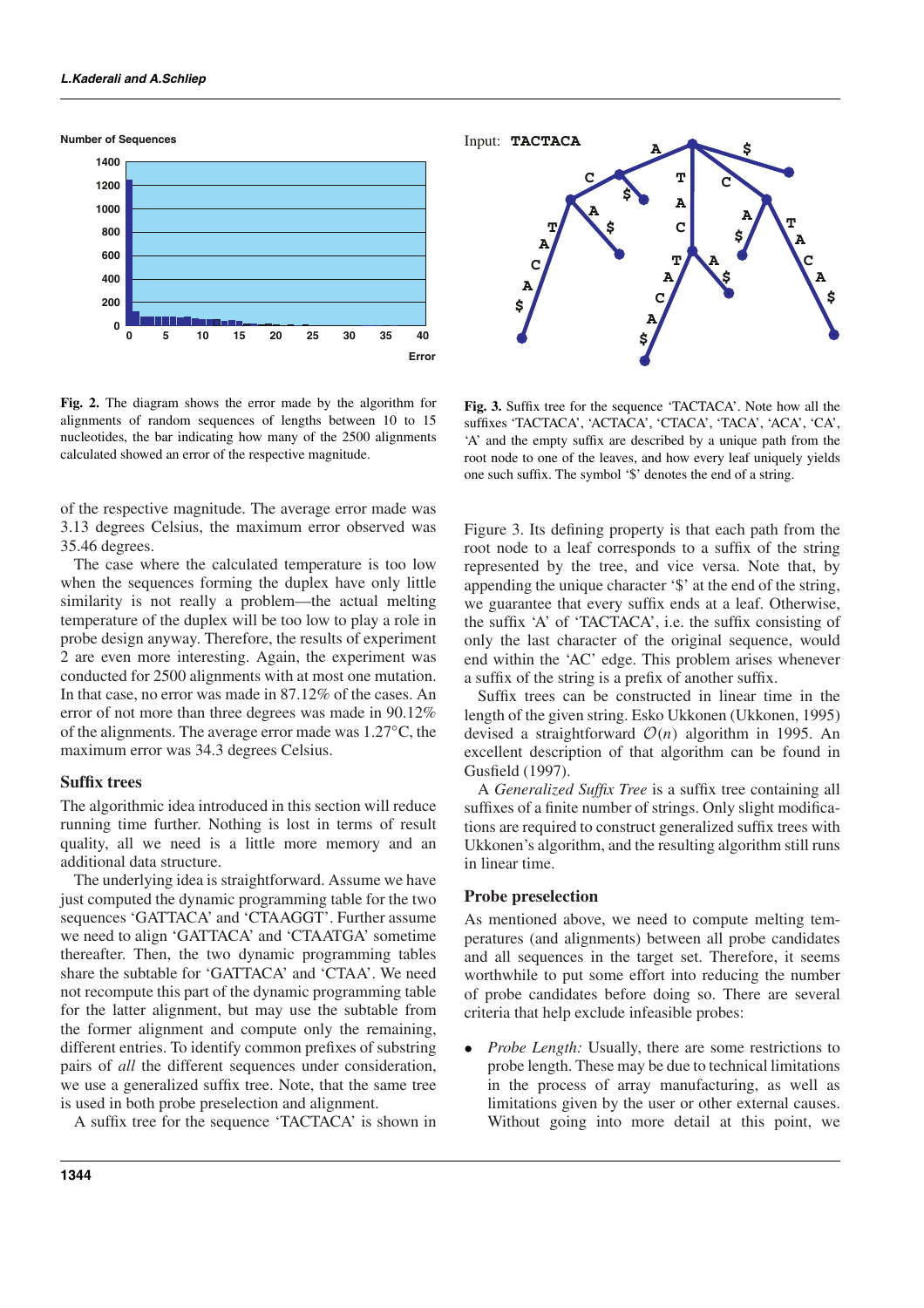Target Sequence

assume that we have variables *minlen* and *maxlen* with  $\textit{minlen} \leq |\textit{probe}_i| \leq \textit{maxlen}$ , where  $|\textit{probe}_i|$ is the length of probe *i*, and all feasible probes have to satisfy that inequality.

- *Unique Probes:* If a given probe is the perfect Watson– Crick complement to substrings of two or more target sequences, that probe will hybridize to both targets with the same melting temperature. Therefore, such probes cannot be used for array experiments, as both targets would hybridize against the same spot on the array. We will allow only probes that are complementary to exactly one substring of all target sequences. Furthermore, a probe can even be excluded if it contains a substring longer than some given length *l* (say, 80%), that is complementary to more than one substring of all target sequences. Such substrings can easily be identified using hashing-techniques.
- *Probe Melting Temperature:* Last but not least, one can impose some constraints on the minimum temperature that a probe–target duplex should be able to withstand. The array experiment will be carried out at some temperature *T*, therefore  $T_M(target, probe) > T$ must hold. Of course, the problem of determining *T* and the probes to be used are not independent from one another. However, we assume some bound  $T_B \leq T$ to be given that can be used to exclude probes with  $T_M$  (*probe*, *target*) <  $T_B$  from further consideration.

The algorithm to preselect probes starts with the set of complements of all substrings of all the target sequences. Every substring of a string is a prefix of a suffix of that string. Therefore, a generalized suffix tree can be used to represent all substrings. By following a unique path from the root to another node, either leaf or internal, all substrings can be retrieved from the tree (the path may end somewhere within an edge, i.e. it need not necessarily terminate at a node). Similarly, each substring corresponds to one such path starting at the root node. Note, however, that one path may correspond to two (equal) substrings from the same or different sequences.

After the generalized suffix tree *ST* containing the complements of all target sequences has been constructed, applying the above criteria and removing all infeasible probes from the tree is straightforward. This pruning of the tree yields the suffix tree  $ST_{pruned}$ , which is then used further in the following steps.

#### **Thermodynamic tree alignment**

Recall, that our objective is to determine an oligo probe for each of the *n* genomic sequences that will hybridize only to its respective target, and not to any of the other sequences. Hence, we need to compute the melting temperatures of the most stable duplex formed between



**Fig. 4.** Alignment of the target sequence with probe ..*T AT AC AT A*... Note that if the alignment of the sequence TAGTA and the same target has been computed before, the upper part of the dynamic programming table can be reused.

each probe left after preprocessing and each target. The final step of selecting probes from the output of the thermodynamic tree alignment algorithm will be described in the next section.

To compute the melting temperatures, begin with the complements of all substrings of the *n* target sequences. This is done by constructing generalized suffix tree *ST* containing the complements of all target sequences, as described above. Then, all substrings are contained in that tree. The second step is to reduce the number of substrings stored in the tree, this is taken care of as described in the previous section on probe preselection, yielding the pruned tree *STpruned* .

Finally, all that remains to be done is the computation of the melting temperatures of the duplexes formed between all substrings left in the tree and all target sequences; i.e. each substring and each target have to be aligned using the thermodynamic alignment algorithm described above, and the maximum melting temperature must be determined. Doing so is extremely time-consuming. We will therefore use the pruned suffix tree  $ST_{pruned}$  from the preprocessing step to reduce running time.

Repetitive subsequences in DNA are quite common. Thus, whenever calculating alignments of two strings, we may be able to reuse parts of the dynamic programming table from a previously computed alignment, if the strings from that prior alignment share prefixes with the actual strings.

Fortunately, we can use the tree *STpruned* constructed during preprocessing to identify such common prefixes of probes. The tree induces an ordering of the probes, grouping probes with common prefixes together. This helps to calculate such groups at a time and to avoid the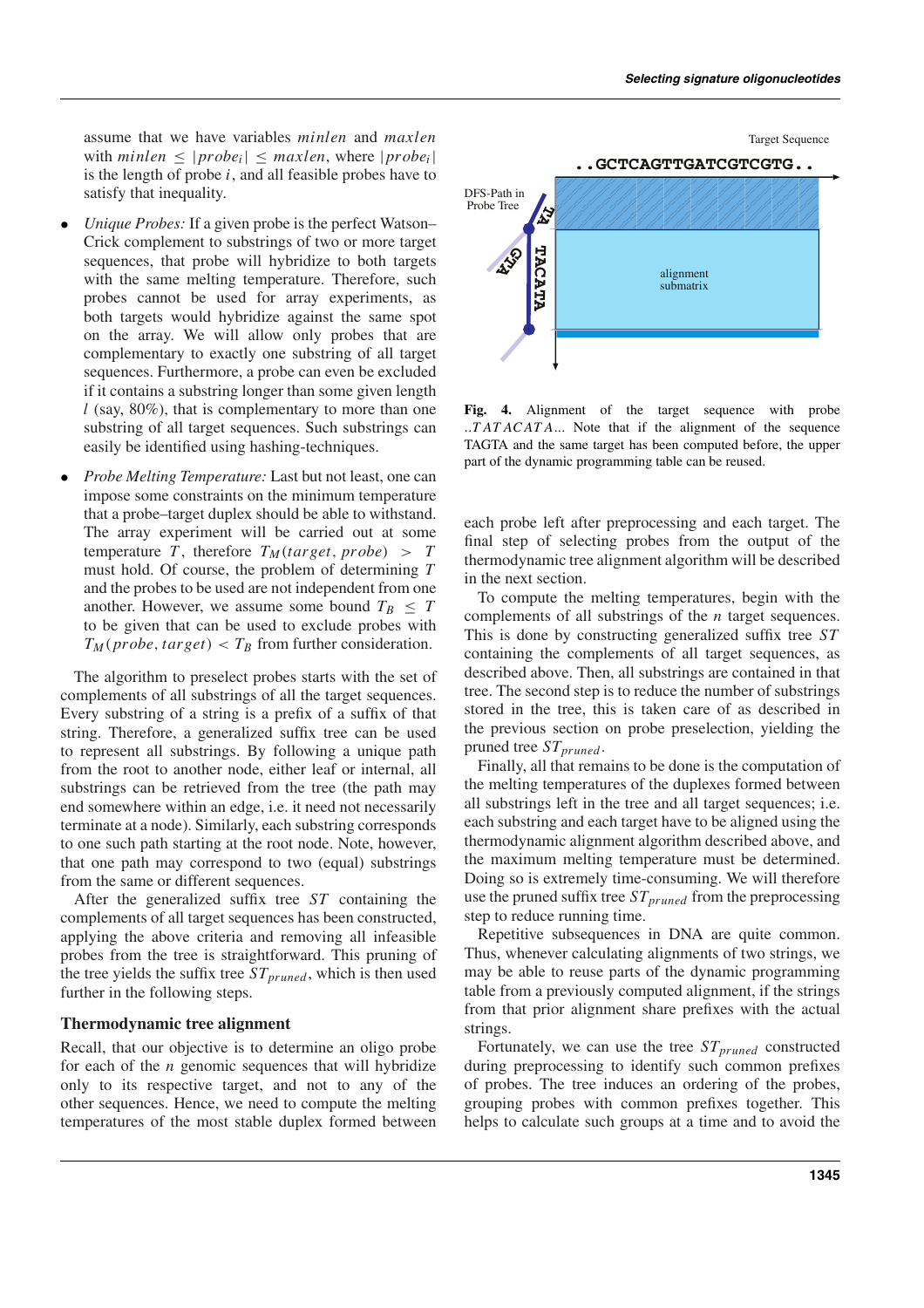storage of different subtables, which reduces the overall memory requirements of the program. Our empirical results as well as some theoretical considerations indicate that the suffix tree increases the computation speed by a factor of around five. Note that each path in the suffix tree is aligned against all target sequences, but the target sequences are not stored in a tree. Obviously, storing the target sequences in a second tree and aligning the two trees could result in additional speed gains. We are currently investigating this idea further.

A second trick introduced to speed up the alignment computation is to check, if the two sequences under consideration share a complementary substring-pair of at least some given length *k*. If this is not the case, we assume that the resulting melting temperature will be very low, and skip its computation.

#### **Oligo probe selection**

The thermodynamic tree alignment algorithm determines probe candidates according to certain criteria, and returns melting temperatures *TM* (*probe*, *target*) for all (*probe candidate*, *target*) pairs, i.e. all probe candidates and all target sequences.

Given the output list from the thermodynamic tree alignment algorithm, our objective now is to select a temperature *T* and one probe from the list for each of the target sequences, such that the array experiment can be carried out at temperature *T* , and the probes selected will hybridize only to their intended target sequence, and not to any of the other sequences. This problem can be formalized as follows:

Given *n* DNA or RNA target sequences  $t_1, t_2, ..., t_n$ , given furthermore for each target sequence *ti* a finite set of probe sequences  $\mathcal{P}_i$ , where  $\mathcal{P}_i \cap \mathcal{P}_j = \emptyset$  for all *i*, *j*;  $i \neq j$ . Furthermore given for all target sequences  $t_i$  and all probe candidates  $p_j \in \bigcup_{k=1}^n \mathcal{P}_k$  the melting temperatures  $T_M(t_i, p_i)$  at which target  $t_i$  and probe  $p_i$  dissociate.

Find a temperature  $T$  and, for each target sequence  $t_i$ , select one probe  $p_k \in \mathcal{P}_i$  s.t.

$$
T_M(t_i, p_k) \geq T > T_M(t_j, p_k)
$$
\n<sup>(7)</sup>

for all  $j \neq i$ .

The temperature *T* is a temperature that must hold for all probes selected; the inequality above must be satisfied by all probes selected for all targets with the same temperature  $T$ . This implies that for two selected probes  $p_i$  for target  $t_i$  and  $p_j$  for target  $t_j$ , the inequalities  $T_M(t_i, p_i)$  >  $T_M(t_i, p_i), T_M(t_i, p_i)$  >  $T_M(t_i, p_j),$  $T_M(t_i, p_i) > T_M(t_i, p_i)$  and  $T_M(t_i, p_i) > T_M(t_i, p_i)$ must hold: All 'desired' hybridizations have melting temperatures higher than all 'undesired' cross-hybridizations.



**Fig. 5.** Probe selection. The *X*-axis represents the melting temperature, the *Y* -axis the different probes. Probe indices are of the form  $t$ .*p*, where  $t$  refers to the target sequence the respective probe is intended for, and *p* is the number of the probe for that target. For each probe, the right end of the dark bar shows  $T_M$  of the perfect duplex formed between the probe and its respective target, the light gray bar shows the temperature range where the probe will crosshybridize. For the temperature represented by the line vertically crossing all probes, probes 1.2, 2.1 and 3.2 would yield a feasible set of probes. The algorithm starts with the maximum melting temperature found for some duplex, and decreases *T* until such a set is found.

This problem can be solved in polynomial time. The idea is to sort the probes for each target according to their melting temperature. Then, starting with the highest temperature T, consecutively lower T, and remove all probes that will crosshybridize at the new temperature. This is iterated until either a feasible, unambiguous probe is found for every target, or until all probes have been removed. Figure 5 illustrates the procedure.

#### **IMPLEMENTATION**

The algorithms presented here have been implemented in C++. The *PROBESEL* program combines probe preselection and the thermodynamic alignment algorithm and calculates melting temperatures between probe candidates and all target sequences. The *Pickprb* program implements the Probe Selection Problem (PSP) Algorithm to select one probe for each target sequence from the output generated by *Probesel*.

The program code has been tested on Intel-PCs under Windows NT 4.0 with Microsoft's Visual C++ 6.0, on Sun Ultra Enterprise 4000 running Solaris 7 with the GNU g++ compiler, and on DEC Alpha / Compaq Tru64 UNIX V5.1 with Compaq's cxx compiler, version 6.20.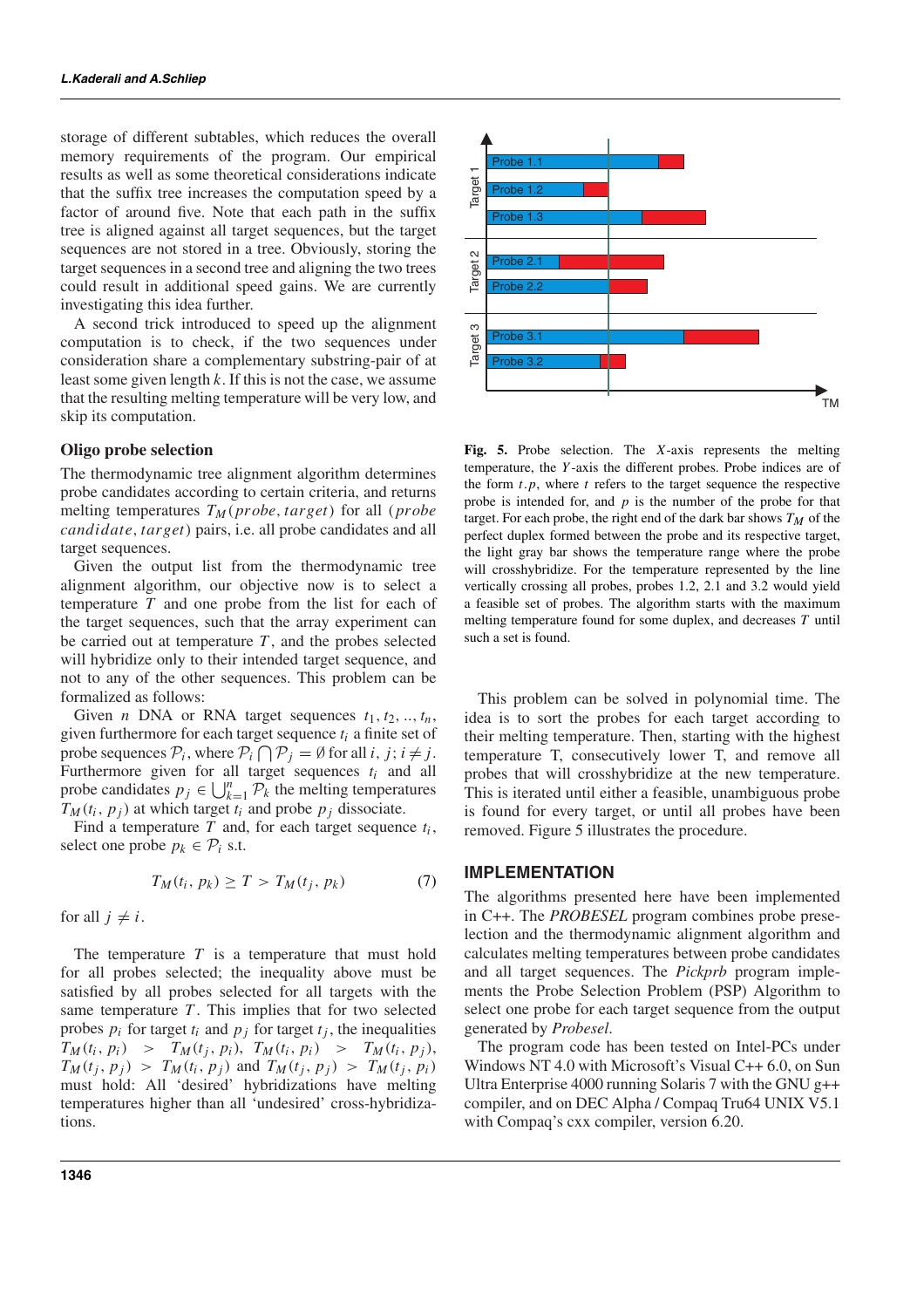# **DISCUSSION**

# **Identifying HIV-1 subtypes**

Besides running on randomly generated sequences of different lengths, the algorithm has been used to find oligos to be used for the identification of different HIV-1 subtypes. The complete HIV-1 reference subtypes database from Los Alamos National Laboratory, USA (LANL, 1999) has been processed. This database contains 58 sequences of average length around 9300 nucleotides. All oligos of length between 19 and 21 nucleotides with a melting temperature above 70◦C have been evaluated. The parameter *l* (maximum permissible length of consecutive Watson–Crick basepairs in an unintended duplex) was set to 12, i.e. probes sharing a reverse-complemented subsequence of length  $> 12$  bases with false binding sites were excluded from the probe set, and  $T_M$  was considered negligible for duplexes with less than ten consecutive basepairs (parameter  $k$ ), i.e. for those, no alignment was calculated. The entire computation took 61 minutes for the *Probesel* program, and only a couple of seconds for *Pickprb* on a Compaq Tru64 machine with four DEC Alpha EV6.7 processors each operating at 667 MHz, and equipped with an alpha internal floating point processor. Note that the present version of the program runs single-threaded and hence makes no use of the multiple processors available.

Probes were found for all 58 sequences, with melting temperatures between 73◦ and 87◦ C. The highest temperature for which crosshybridizations are predicted is 53◦ C, which gives a margin of 20◦. The program suggests conducting the experiment at a temperature of 63◦ C. Both the input file and the probes selected by the algorithm are available from our website for review.

# **Application to 28S rDNA sequences**

The algorithms presented here have been applied to a database of 1230 28S rDNA sequences from different organisms (Markmann, 2000). Those 1230 sequences are of length between 160 and 6198 bases, with an average length of 676 nucleotides. As the database contains sequences with very high similarity  $(> 95\%)$ , it was filtered before starting the *Probesel* program. To do so, pairwise Smith–Waterman alignments of all sequences were computed, using edit distance as distance function. Then, for each aligned pair of sequences, all matches between the two sequences were counted. This was set in relation to the length of each of the sequences in the alignment, including internal gaps, but not counting initial and terminal gaps. Whenever some sequence was over 95% similar to another sequence according to that measure, it was removed. If both sequences had relative similarity of over 95% to one another, the shorter one was removed.

487 sequences remained in the database after this preprocessing step. Then, the *Probesel* algorithm was started with probe length 29–30 and minimum probetarget melting temperature 60◦ C. No unique probes could be found for 44 sequences, which *Probesel* reported after approximately 2 minutes.

For  $k = 10$  and  $l = 12$ , the computation took less than 1 hour, however, no probes could be found for 186 of the 443 target sequences when requiring a distance of 10 degrees between the lowest temperature for intended hybridizations and the highest temperature for crosshybridizations. For the remaining 257 sequences, the algorithm suggests to conduct the experiment at a temperature of 60 degrees.

To improve on that result, the program was run again, this time with  $k = 0$  and  $t = 15$ , i.e. no probes were excluded based on consecutive basepairs formed with unintended targets. Under those circumstances, the computation took considerably longer, approximately 7 hours. Therefore, probes were found for all but 46 targets, with a temperature margin of 10 degrees. The algorithm suggests washing the array at 66 degrees. If a temperature margin of only 5 degrees is required, oligo probes were found for all but 35 of the 443 sequences.

## **Experimental evaluation**

To evaluate the sensitivity and specificity of the crosshybridization predictions made by our software, predicted pairwise melting temperatures were compared against hybridizations observed in an experiment conducted at Los Alamos National Laboratory. In this experiment, 25 oligonucleotides (tags) and their complements (anti-tags) were synthesized. The tags were attached to plastic beads, and the anti-tags flourescently labeled. Then, one anti-tag was brought to reaction with all tags at a time, and the results were read using a flow cytometer. Figure 6 shows the results. All pairwise interactions were then simulated *in silico* using our melting temperature algorithm, the results are also shown in the figure (all reactions with TM above 60 degrees shown). Note that the crossreactions for tag S7 with all other anti-tags have been confirmed to be experimental artefacts.

Experimental evaluation of the probes selected by the algorithm for the 28S rDNA application is under way. Results will be published elsewhere.

## **Outlook**

First results of using the algorithm to find probes for all yeast ORFs indicate that it is feasible to apply this approach to genome-scale applications. Both plus and minus strand of the whole yeast genome were evaluated, resulting in 6165 target sequences after filtering as described in the 28S rDNA case. The program ran for about 2 weeks. This is clearly acceptable, especially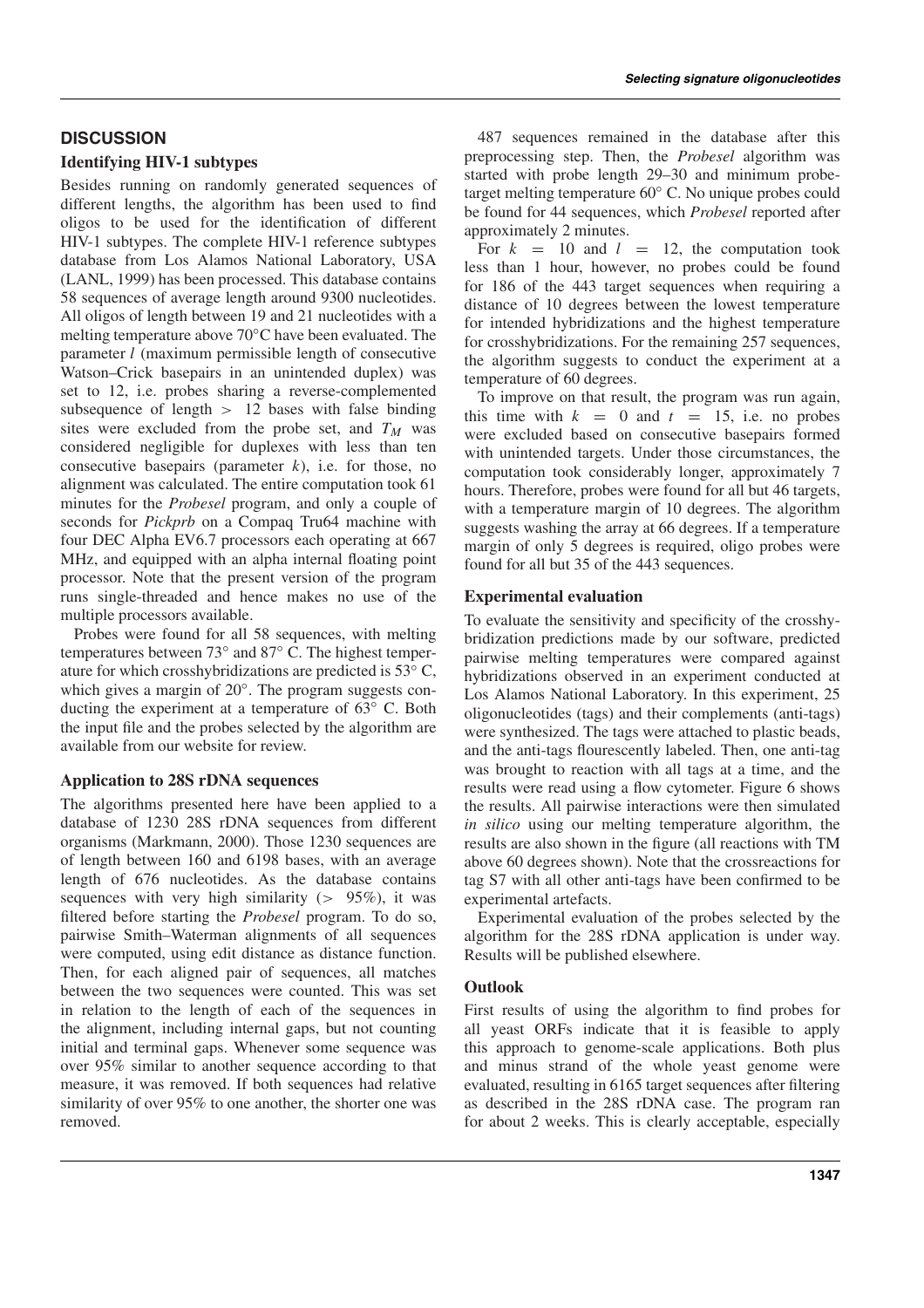

**Fig. 6.** This plot shows experimentally determined (top) and calculated (bottom) crossreactions for 25 oligonucleotides of length 20.

when considering that the algorithm could easily be parallelized, and the software is currently not optimized for speed. Probes were found for 4431 of the ORFs, with an experimental temperature of 65 degrees. Note, that careful selection of filtering criteria and choice of parameters can greatly affect running time, which makes a complexity analysis of the algorithm extremely difficult and which we therefore cannot provide at this time.

Already the 28S rDNA example reported above indicates that it is very hard to find oligonucleotides for larger datasets. This problem becomes much worse for genomescale applications, for which we suggest three solutions: Either use longer probes, adding to the difficulties and costs of manufacturing the array; conduct several experiments at different temperatures, each experiment testing a subset of the target sequences; or attach several different short oligonucleotides for the same target to the array surface. Such oligonucleotides will show crosshybridization. However, provided they are appropriately chosen, it is possible to derive the expression level for each target strand. (Knill *et al.*, 1996) solve a similar problem using Markov chain Monte Carlo methods; further research following this idea is currently being conducted at the University of Cologne.

## **ACKNOWLEDGEMENTS**

We would like to thank Diethard Tautz, Institute of Genetics, University of Cologne for pointing out the problem and helping with various questions concerning biology, biochemistry and genetics. Alexander Pozhitkov contributed greatly by his readiness to spend hours discussing hybridization properties of nucleic acids, and Melanie Markmann provided her 28S rDNA database to test the algorithm.

We are especially grateful to P. Scott White and Francisco J.Uribe, Bioscience Division (B-1), Los Alamos National Laboratory, for providing their experimental data to test the predictions made by the algorithm, and for their helpful comments and suggestions on both the paper and the software, and we gratefully acknowledge the helpful remarks of the anonymous referees.

## **REFERENCES**

- Allawi,H. and SantaLucia,J. (1997) Thermodynamics and NMR of internal g-t mismatches in DNA. *Biochemistry*, **36**, 10581– 10594.
- Allawi,H. and SantaLucia,J. (1998a) Nearest neighbor parameters for internal g-a mismatches in DNA. *Biochemistry*, **37**, 2170– 2179.
- Allawi,H. and SantaLucia,J. (1998b) Nearest neighbor parameters of internal a-c mismatches in DNA: sequence dependence and pH effects. *Biochemistry*, **37**, 9435–9444.
- Allawi,H. and SantaLucia,J. (1998c) Thermodynamics and NMR of internal c-t mismatches in DNA. *Nucleic Acids Res.*, **26**, 2694– 2701.
- Bommarito,S., Peyret,N. and SantaLucia Jr,J. (2000) Thermodynamic parameters for DNA sequences with dangling ends. *Nucleic Acids Res.*, **28**, 1929–1934.
- Breslauer, K., Frank, R., Blöcker, H. and Marky, L. (1986) Predicting DNA duplex stability from the base sequence. *Proc. Natl Acad. Sci. USA*, **83**, 3746–3750.
- Cupal,J. (1997) The density of states of RNA secondary structures, Master's thesis, University of Vienna.